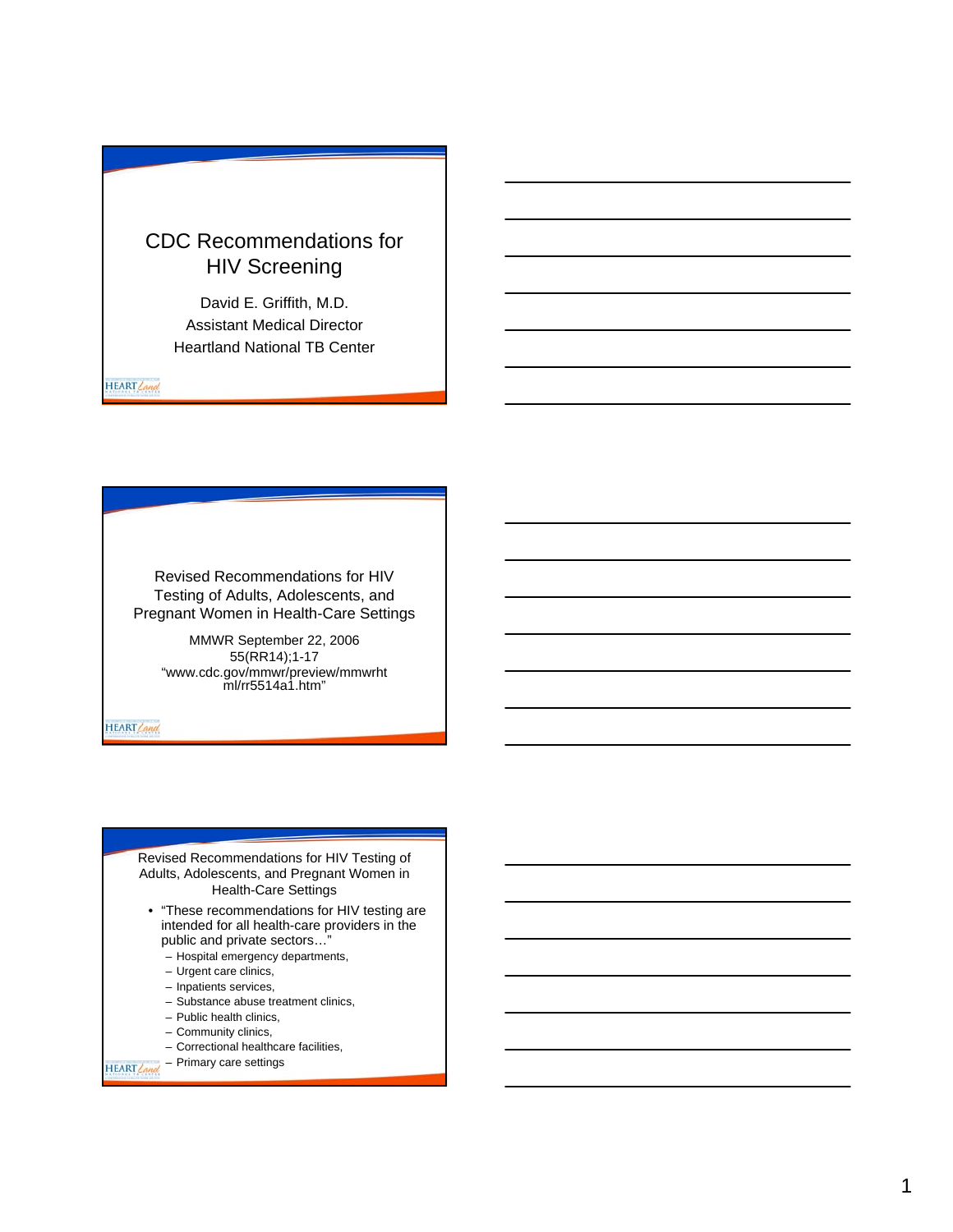Revised Recommendations for HIV Testing of Adults, Adolescents, and Pregnant Women in Health-Care Settings

- The objectives of these recommendations: – Increase HIV screening of patients, including pregnant women, in health-care settings,
	- Foster earlier detection of HIV infection,
	- Identify and counsel persons with unrecognized IV infection and link them to clinical and prevention services,
	- Reduce perinatal transmission of NHIV in the

HEART Cand S

Revised Recommendations for HIV Testing of Adults, Adolescents, and Pregnant Women in Health-Care **Settings** 

- For patients in all health-care settings:
	- HIV screening is recommended for patients in all health-care settings after the patient is notified that testing will be performed unless the patient declines (opt-out screening: performing HIV screening after notifying the patient that 1) the test will be performed and, 2) the patient may elect to decline or defer testing. *Assent is inferred unless the patient declines testing.*

HEART Can

#### Revised Recommendations for HIV Testing of Adults, Adolescents, and Pregnant Women in Health-Care Settings

- For patients in all health-care settings (cont): – Persons at high risk for HIV infection should be screened for HIV at least annually,
	-
	- Separate written consent for HIV testing should not be required; general consent for medical care should be considered sufficient to encompass consent for HIV testing,
	- Prevention counseling should not be required with HIV diagnostic testing or as part of HIV screening programs in health-care settings,
	- HIV screening should be included in gthe routine panel of prenatal screening tests for all pregment women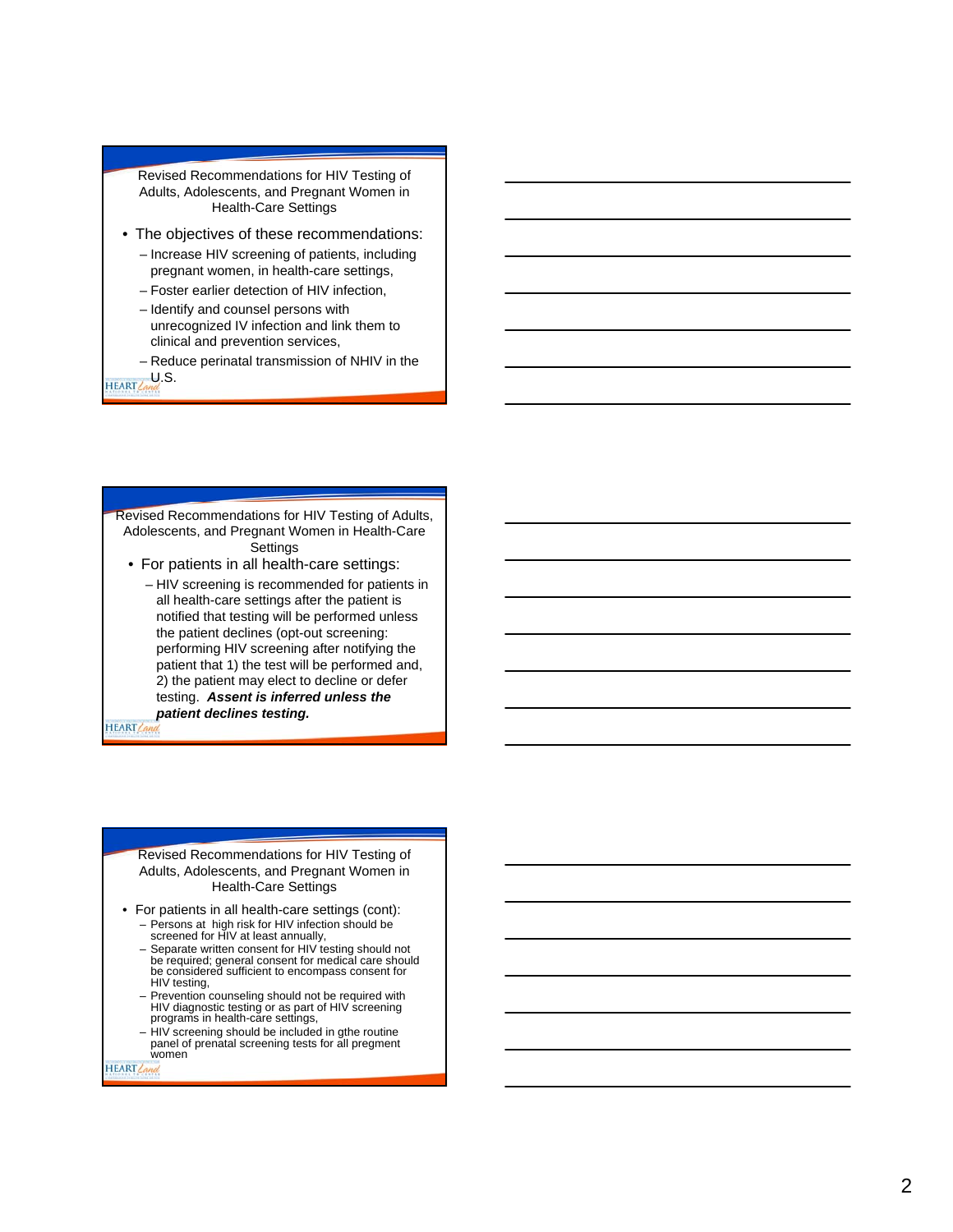Standards of Performance for the Prevention and Control of **Tuberculosis** 

> Texas Department of State Health Services 2008

HEART Land

### HIV Screening: DSHS

- HIV Screening:
	- Shall be performed for all persons older than 14 years of age with newly diagnosed or suspected TB disease unless known HIV infected or documented HIV test result from within 14 days
	- Recommended for all persons 14 years or younger with newly diagnosed or suspected TB disease unless the patient previously diagnosed or documented negative HIV test collected within 14 days.

HEART Land

#### HIV Screening: DSHS (cont)

• HIV screening:

- The patient may decline to be tested for HIV, but should e educated about the importance of knowledge about their HIV status to the medical management of TB disease,
- Separate written consent and prevention counseling for HIV testing is no longer required
- Newly positive HIV test results shall be reported to the appropriate HIV/STD program. The patient shall be informed by a HCW trained in post test counseling. For TB/HIV coinfection, a CD4 count will be obtained.

HEART Land